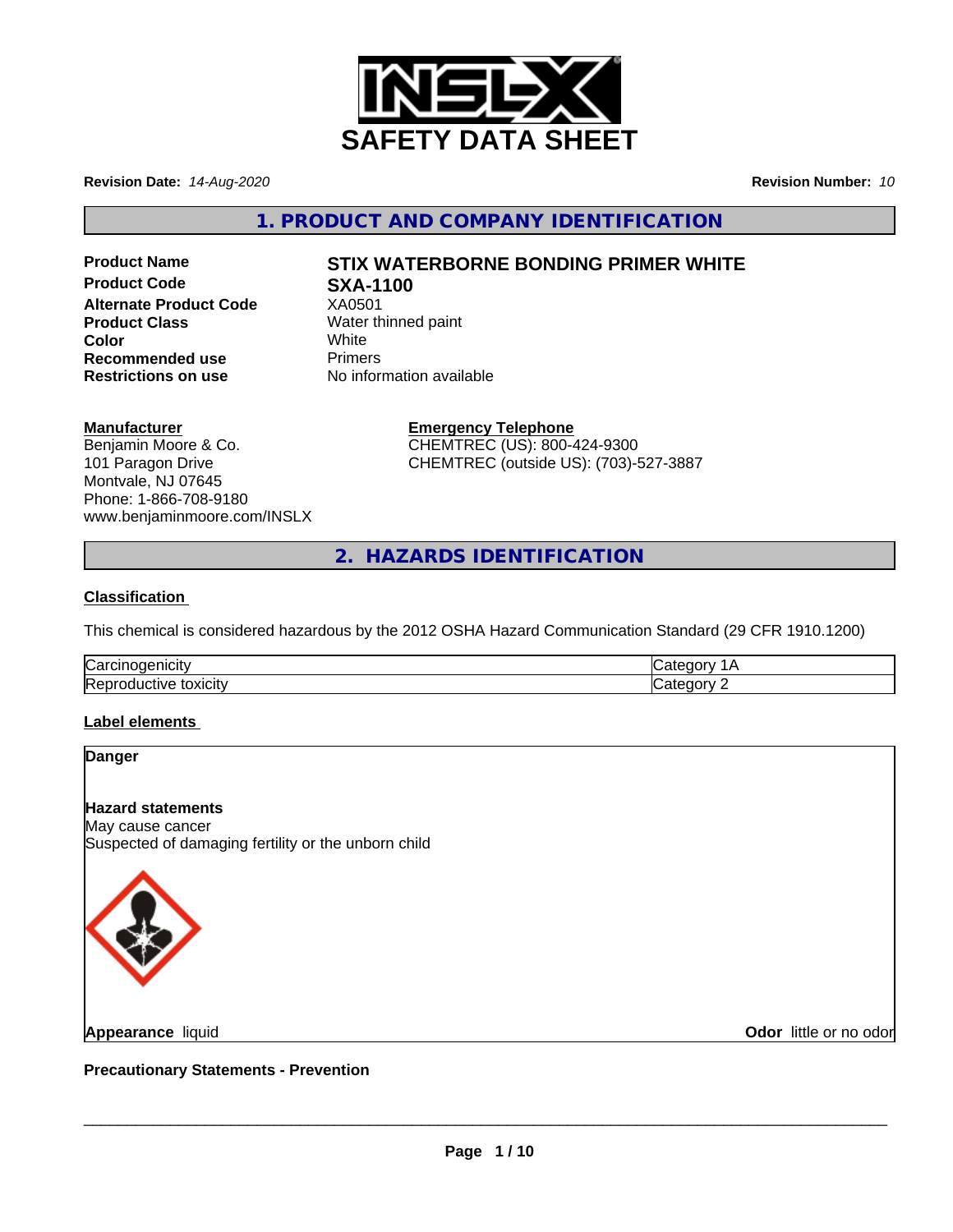#### \_\_\_\_\_\_\_\_\_\_\_\_\_\_\_\_\_\_\_\_\_\_\_\_\_\_\_\_\_\_\_\_\_\_\_\_\_\_\_\_\_\_\_\_\_\_\_\_\_\_\_\_\_\_\_\_\_\_\_\_\_\_\_\_\_\_\_\_\_\_\_\_\_\_\_\_\_\_\_\_\_\_\_\_\_\_\_\_\_\_\_\_\_ SXA-1100 - **STIX WATERBORNE BONDING PRIMER WHITE**

Obtain special instructions before use

Do not handle until all safety precautions have been read and understood Use personal protective equipment as required

## **Precautionary Statements - Response**

IF exposed or concerned: Get medical advice/attention

#### **Precautionary Statements - Storage**

Store locked up

## **Precautionary Statements - Disposal**

Dispose of contents/container to an approved waste disposal plant

### **Hazards not otherwise classified (HNOC)**

Not applicable

#### **Other information**

No information available

 **WARNING:** This product contains isothiazolinone compounds at levels of <0.1%. These substances are biocides commonly found in most paints and a variety of personal care products as a preservative. Certain individuals may be sensitive or allergic to these substances, even at low levels.

# **3. COMPOSITION INFORMATION ON COMPONENTS**

| Chemical name                                 | CAS No.    | Weight-%    |
|-----------------------------------------------|------------|-------------|
| Talc                                          | 14807-96-6 | $15 - 20$   |
| Titanium dioxide                              | 13463-67-7 | $10 - 15$   |
| Dipropylene glycol monomethyl ether           | 34590-94-8 | - 5         |
| 2.2.4-trimethyl-1.3-pentanediol diisobutyrate | 6846-50-0  | - 5         |
| Silica, crystalline                           | 14808-60-7 | $0.1 - 0.5$ |

|                                                  | 4. FIRST AID MEASURES                                                                                    |
|--------------------------------------------------|----------------------------------------------------------------------------------------------------------|
| <b>General Advice</b>                            | If symptoms persist, call a physician. Show this safety data sheet to the doctor in<br>attendance.       |
| <b>Eye Contact</b>                               | Rinse thoroughly with plenty of water for at least 15 minutes and consult a<br>physician.                |
| <b>Skin Contact</b>                              | Wash off immediately with soap and plenty of water while removing all<br>contaminated clothes and shoes. |
| <b>Inhalation</b>                                | Move to fresh air. If symptoms persist, call a physician.                                                |
| Ingestion                                        | Clean mouth with water and afterwards drink plenty of water. Consult a physician<br>if necessary.        |
| <b>Most Important</b><br><b>Symptoms/Effects</b> | None known.                                                                                              |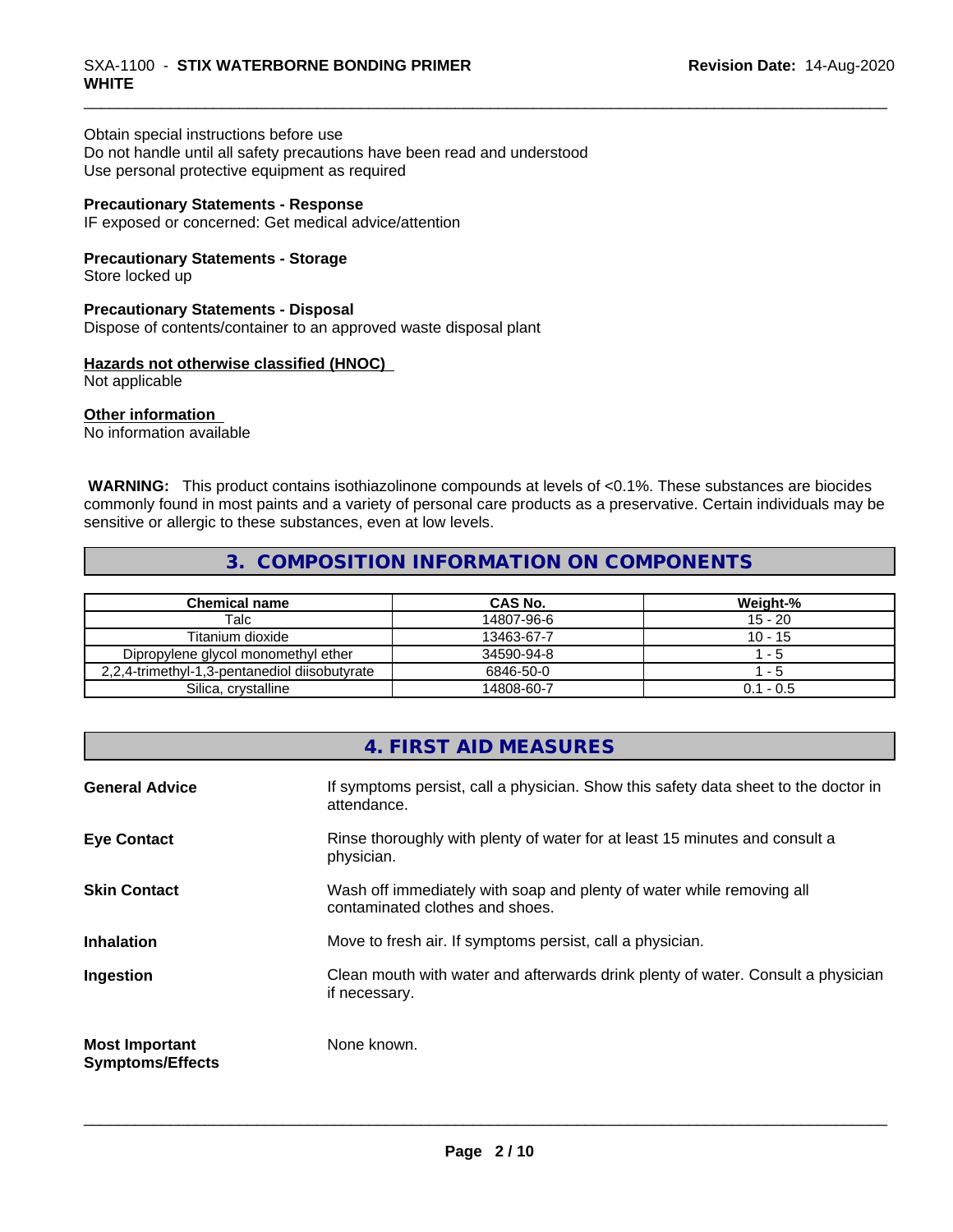### \_\_\_\_\_\_\_\_\_\_\_\_\_\_\_\_\_\_\_\_\_\_\_\_\_\_\_\_\_\_\_\_\_\_\_\_\_\_\_\_\_\_\_\_\_\_\_\_\_\_\_\_\_\_\_\_\_\_\_\_\_\_\_\_\_\_\_\_\_\_\_\_\_\_\_\_\_\_\_\_\_\_\_\_\_\_\_\_\_\_\_\_\_ SXA-1100 - **STIX WATERBORNE BONDING PRIMER WHITE**

| <b>Notes To Physician</b>                                                        | Treat symptomatically.    |                                                    |                                                                                                                 |  |
|----------------------------------------------------------------------------------|---------------------------|----------------------------------------------------|-----------------------------------------------------------------------------------------------------------------|--|
|                                                                                  | 5. FIRE-FIGHTING MEASURES |                                                    |                                                                                                                 |  |
| <b>Suitable Extinguishing Media</b>                                              |                           |                                                    | Use extinguishing measures that are appropriate to local<br>circumstances and the surrounding environment.      |  |
| Protective equipment and precautions for firefighters                            |                           | and full protective gear.                          | As in any fire, wear self-contained breathing apparatus<br>pressure-demand, MSHA/NIOSH (approved or equivalent) |  |
| <b>Specific Hazards Arising From The Chemical</b>                                |                           | extreme heat.                                      | Closed containers may rupture if exposed to fire or                                                             |  |
| <b>Sensitivity to mechanical impact</b>                                          |                           | No                                                 |                                                                                                                 |  |
| Sensitivity to static discharge                                                  |                           | No                                                 |                                                                                                                 |  |
| <b>Flash Point Data</b><br>Flash point (°F)<br>Flash Point (°C)<br><b>Method</b> |                           | Not applicable<br>Not applicable<br>Not applicable |                                                                                                                 |  |
| <b>Flammability Limits In Air</b>                                                |                           |                                                    |                                                                                                                 |  |
| Lower flammability limit:<br><b>Upper flammability limit:</b>                    |                           | Not applicable<br>Not applicable                   |                                                                                                                 |  |
| <b>NFPA</b><br>Health: 2                                                         | Flammability: 0           | Instability: 0                                     | <b>Special: Not Applicable</b>                                                                                  |  |
| <b>NFPA Legend</b><br>0 - Not Hazardous<br>1 - Slightly                          |                           |                                                    |                                                                                                                 |  |

- Slightly
- 2 Moderate
- 3 High
- 4 Severe

*The ratings assigned are only suggested ratings, the contractor/employer has ultimate responsibilities for NFPA ratings where this system is used.*

*Additional information regarding the NFPA rating system is available from the National Fire Protection Agency (NFPA) at www.nfpa.org.*

# **6. ACCIDENTAL RELEASE MEASURES**

| <b>Personal Precautions</b>      | Avoid contact with skin, eyes and clothing. Ensure adequate ventilation.                             |
|----------------------------------|------------------------------------------------------------------------------------------------------|
| <b>Other Information</b>         | Prevent further leakage or spillage if safe to do so.                                                |
| <b>Environmental precautions</b> | See Section 12 for additional Ecological Information.                                                |
| <b>Methods for Cleaning Up</b>   | Soak up with inert absorbent material. Sweep up and shovel into suitable<br>containers for disposal. |
|                                  |                                                                                                      |

# **7. HANDLING AND STORAGE**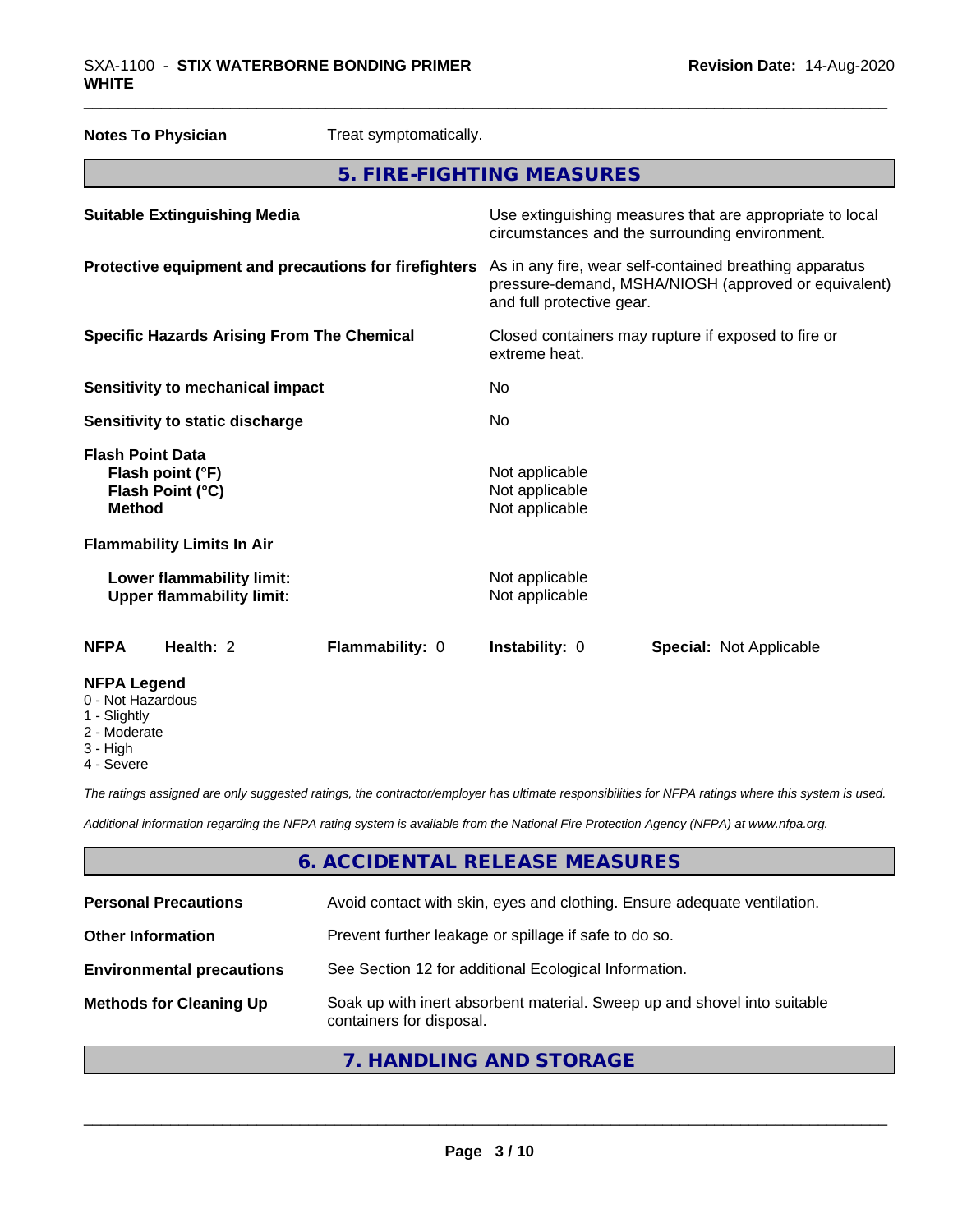| <b>Handling</b>               | Avoid contact with skin, eyes and clothing. Avoid breathing vapors, spray mists or<br>sanding dust. In case of insufficient ventilation, wear suitable respiratory<br>equipment. |
|-------------------------------|----------------------------------------------------------------------------------------------------------------------------------------------------------------------------------|
| <b>Storage</b>                | Keep container tightly closed. Keep out of the reach of children.                                                                                                                |
| <b>Incompatible Materials</b> | No information available                                                                                                                                                         |
|                               |                                                                                                                                                                                  |

# **8. EXPOSURE CONTROLS/PERSONAL PROTECTION**

### **Exposure Limits**

| <b>Chemical name</b>                | <b>ACGIH TLV</b>                            | <b>OSHA PEL</b>                                   |
|-------------------------------------|---------------------------------------------|---------------------------------------------------|
| Talc                                | TWA: 2 mg/m <sup>3</sup> particulate matter | 20 mppcf - TWA                                    |
|                                     | containing no asbestos and <1%              |                                                   |
|                                     | crystalline silica, respirable particulate  |                                                   |
|                                     | matter                                      |                                                   |
| Titanium dioxide                    | TWA: 10 mg/m $3$                            | 15 mg/m <sup>3</sup> - TWA                        |
| Dipropylene glycol monomethyl ether | STEL: 150 ppm                               | 100 ppm - TWA                                     |
|                                     | <b>TWA: 100 ppm</b>                         | $600 \text{ mg/m}^3$ - TWA                        |
|                                     | S*                                          | prevent or reduce skin absorption                 |
| Silica, crystalline                 | TWA: 0.025 mg/m <sup>3</sup> respirable     | 50 µg/m <sup>3</sup> - TWA Respirable crystalline |
|                                     | particulate matter                          | silica 50 $\mu$ g/m <sup>3</sup> - TWA            |
|                                     |                                             |                                                   |

#### **Legend**

ACGIH - American Conference of Governmental Industrial Hygienists Exposure Limits OSHA - Occupational Safety & Health Administration Exposure Limits N/E - Not Established

| <b>Engineering Measures</b>          | Ensure adequate ventilation, especially in confined areas.                                                                                                                                                                                                                                                                   |
|--------------------------------------|------------------------------------------------------------------------------------------------------------------------------------------------------------------------------------------------------------------------------------------------------------------------------------------------------------------------------|
| <b>Personal Protective Equipment</b> |                                                                                                                                                                                                                                                                                                                              |
| <b>Eye/Face Protection</b>           | Safety glasses with side-shields.                                                                                                                                                                                                                                                                                            |
| <b>Skin Protection</b>               | Protective gloves and impervious clothing.                                                                                                                                                                                                                                                                                   |
| <b>Respiratory Protection</b>        | In operations where exposure limits are exceeded, use a NIOSH approved<br>respirator that has been selected by a technically qualified person for the specific<br>work conditions. When spraying the product or applying in confined areas, wear a<br>NIOSH approved respirator specified for paint spray or organic vapors. |
| <b>Hygiene Measures</b>              | Avoid contact with skin, eyes and clothing. Remove and wash contaminated<br>clothing before re-use. Wash thoroughly after handling.                                                                                                                                                                                          |

# **9. PHYSICAL AND CHEMICAL PROPERTIES**

**Appearance** liquid **and a limitation of the contract of the contract of the contract of the contract of the contract of the contract of the contract of the contract of the contract of the contract of the contract of the c Odor**<br> **Odor Threshold**<br> **Odor Threshold**<br> **Odor Threshold**<br> **Odor Integrals Density (Ibs/gal)** 11.1 - 11.5<br>**Specific Gravity** 1.33 - 1.38 **Specific Gravity** 

**No information available pH** No information available **Viscosity (cps)** No information available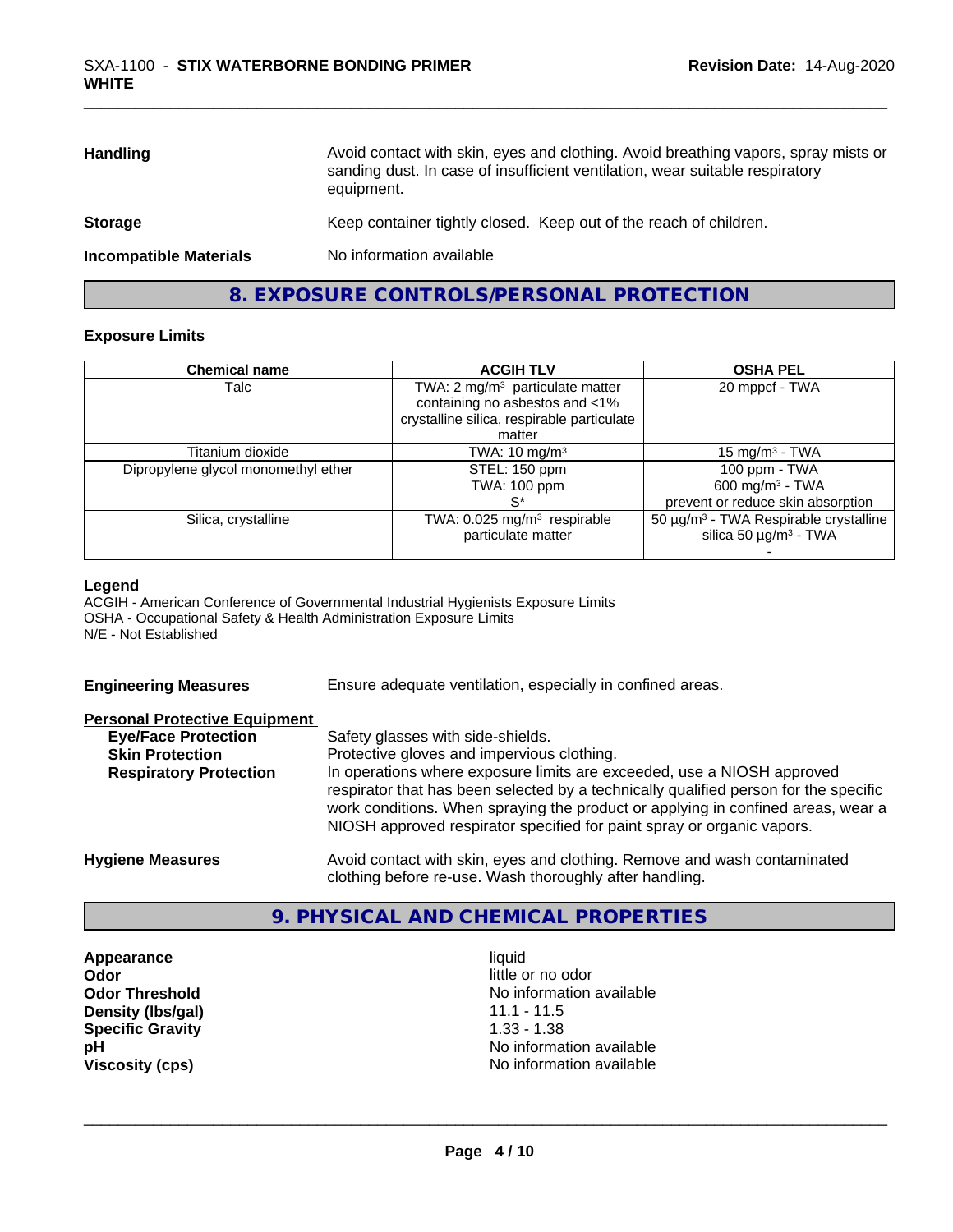**Solubility(ies)** No information available **Water solubility**<br> **Evaporation Rate**<br> **Evaporation Rate**<br> **Evaporation Rate Vapor pressure**<br> **Vapor density**<br> **Vapor density**<br> **Vapor density**<br> **Vapor density Wt. % Solids** 50 - 60 **Vol. % Solids** 35 - 45 Wt. % Volatiles **Vol. % Volatiles** 55 - 65 **VOC Regulatory Limit (g/L)** < 100 **Boiling Point (°F)** 212 **Boiling Point (°C)** 100 **Freezing point (°F)** 32 **Freezing Point (°C)** 0 **Flash point (°F)** Not applicable **Flash Point (°C)** Not applicable **Method** Not applicable **Flammability (solid, gas)** Not applicable **Upper flammability limit:**<br> **Lower flammability limit:**<br>
Not applicable<br>
Not applicable **Lower flammability limit: Autoignition Temperature (°F)** No information available **Autoignition Temperature (°C)** No information available **Decomposition Temperature (°F)** No information available **Decomposition Temperature (°C)** No information available<br> **Partition coefficient Partition available Partition coefficient** 

**Evaporation Rate** No information available **No information available** 

# **10. STABILITY AND REACTIVITY**

| <b>Reactivity</b>                       | Not Applicable                           |
|-----------------------------------------|------------------------------------------|
| <b>Chemical Stability</b>               | Stable under normal conditions.          |
| <b>Conditions to avoid</b>              | Prevent from freezing.                   |
| <b>Incompatible Materials</b>           | No materials to be especially mentioned. |
| <b>Hazardous Decomposition Products</b> | None under normal use.                   |
| Possibility of hazardous reactions      | None under normal conditions of use.     |

# **11. TOXICOLOGICAL INFORMATION**

## **Product Information**

## **Information on likely routes of exposure**

**Principal Routes of Exposure** Eye contact, skin contact and inhalation.

**Acute Toxicity** 

**Product Information** No information available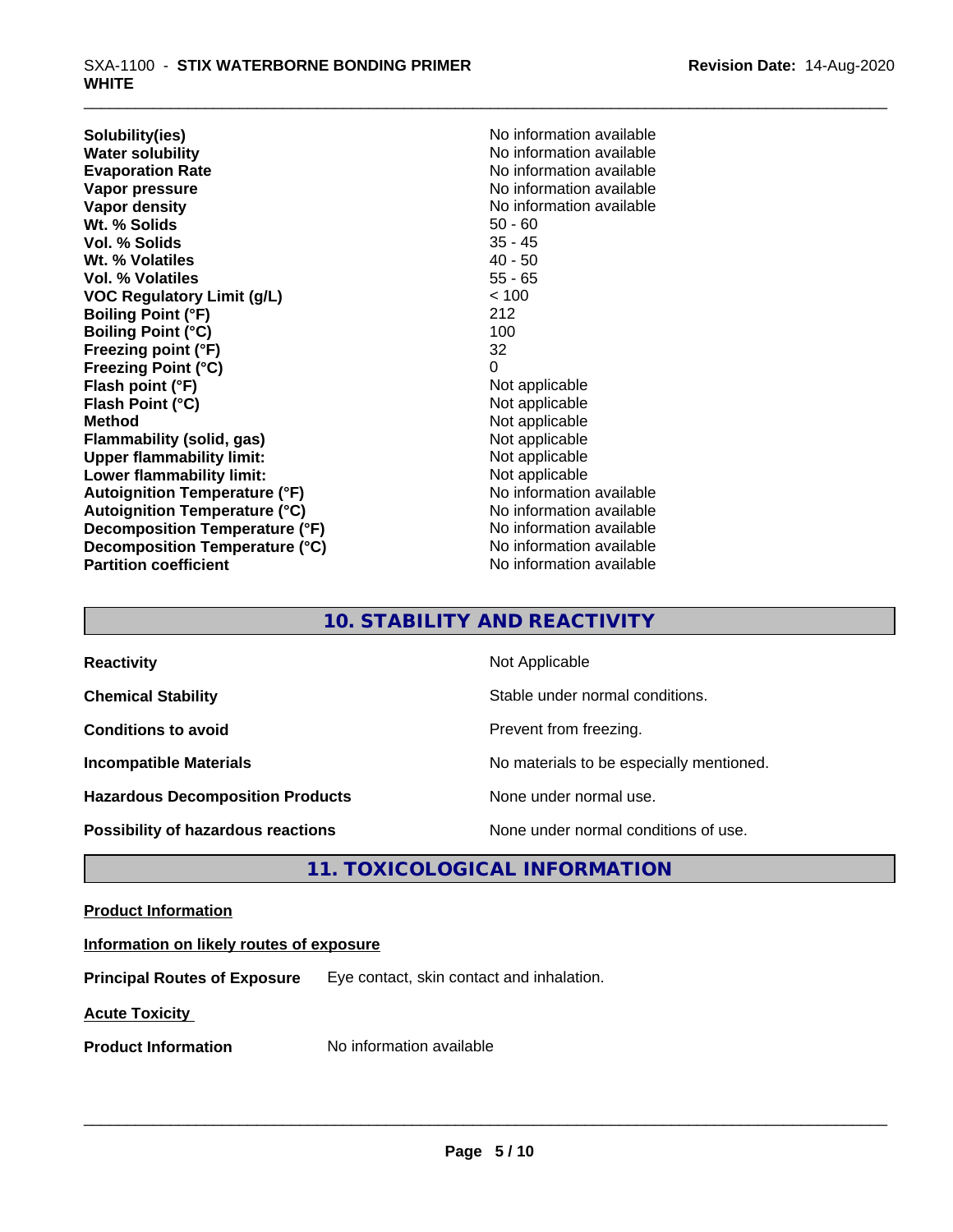#### **<u>Symptoms related to the physical, chemical and toxicological characteristics</u>**

| <b>Symptoms</b>                 | No information available                                                                                        |
|---------------------------------|-----------------------------------------------------------------------------------------------------------------|
|                                 | Delayed and immediate effects as well as chronic effects from short and long-term exposure                      |
| Eye contact                     | May cause slight irritation.                                                                                    |
| <b>Skin contact</b>             | Substance may cause slight skin irritation. Prolonged or repeated contact may dry<br>skin and cause irritation. |
| <b>Inhalation</b>               | May cause irritation of respiratory tract.                                                                      |
| Ingestion                       | Ingestion may cause gastrointestinal irritation, nausea, vomiting and diarrhea.                                 |
| <b>Sensitization</b>            | No information available                                                                                        |
| <b>Neurological Effects</b>     | No information available.                                                                                       |
| <b>Mutagenic Effects</b>        | No information available.                                                                                       |
| <b>Reproductive Effects</b>     | Possible risk of impaired fertility. Possible risk of harm to the unborn child.                                 |
| <b>Developmental Effects</b>    | No information available.                                                                                       |
| <b>Target organ effects</b>     | No information available.                                                                                       |
| <b>STOT - single exposure</b>   | No information available.                                                                                       |
| <b>STOT - repeated exposure</b> | Causes damage to organs through prolonged or repeated exposure if inhaled.                                      |
| Other adverse effects           | No information available.                                                                                       |
| <b>Aspiration Hazard</b>        | No information available                                                                                        |

#### **Numerical measures of toxicity**

#### **The following values are calculated based on chapter 3.1 of the GHS document**

**ATEmix (oral)** 55013 mg/kg

#### **Component Information**

| Chemical name                                                 | Oral LD50             | Dermal LD50             | Inhalation LC50        |
|---------------------------------------------------------------|-----------------------|-------------------------|------------------------|
| Titanium dioxide<br>13463-67-7                                | $> 10000$ mg/kg (Rat) |                         |                        |
| Dipropylene glycol monomethyl<br>ether<br>34590-94-8          | $= 5.35$ g/kg (Rat)   | $= 9500$ mg/kg (Rabbit) |                        |
| 2,2,4-trimethyl-1,3-pentanediol<br>diisobutyrate<br>6846-50-0 | $>$ 3200 mg/kg (Rat)  |                         | $> 5.3$ mg/L (Rat) 6 h |

#### **Chronic Toxicity**

#### **Carcinogenicity**

*The information below indicateswhether each agency has listed any ingredient as a carcinogen:.*

| <b>Chemical name</b> | <b>IARC</b>          | <b>NTP</b>  | <b>OSHA</b> |
|----------------------|----------------------|-------------|-------------|
|                      | 2B - Possible Human  |             | Listed      |
| Titanium dioxide     | Carcinoɑen           |             |             |
|                      | . - Human Carcinogen | Known Human | Listed      |
| Silica, crystalline  |                      | Carcinogen  |             |

cancer depends on duration and level of inhalation exposure to spray mist or dust from sanding the dried paint.

• Crystalline Silica has been determined to be carcinogenic to humans by IARC (1) when in respirable form. Risk of cancer depends on duration and level of inhalation exposure to spray mist or dust from sanding the dried pa • Although IARC has classified titanium dioxide as possibly carcinogenic to humans (2B), their summary concludes: "No significant exposure to titanium dioxide is thought to occur during the use of products in which titanium dioxide is bound to other materials, such as paint."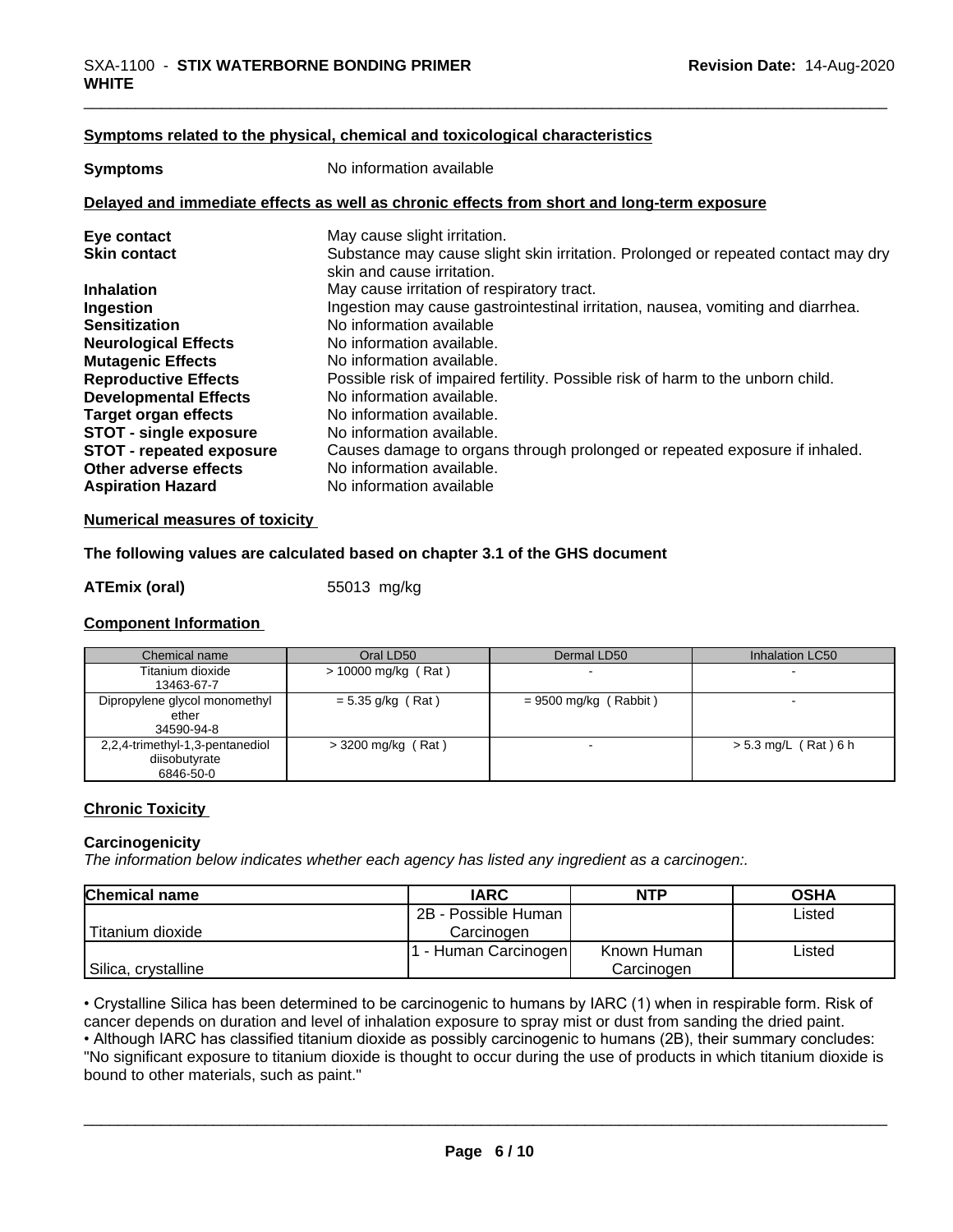#### **Legend**

IARC - International Agency for Research on Cancer NTP - National Toxicity Program OSHA - Occupational Safety & Health Administration

**12. ECOLOGICAL INFORMATION**

### **Ecotoxicity Effects**

The environmental impact of this product has not been fully investigated.

#### **Product Information**

#### **Acute Toxicity to Fish**

No information available

### **Acute Toxicity to Aquatic Invertebrates**

No information available

#### **Acute Toxicity to Aquatic Plants**

No information available

#### **Persistence / Degradability**

No information available.

#### **Bioaccumulation**

There is no data for this product.

#### **Mobility in Environmental Media**

No information available.

#### **Ozone**

No information available

#### **Component Information**

#### **Acute Toxicity to Fish**

Titanium dioxide  $LC50:$  > 1000 mg/L (Fathead Minnow - 96 hr.)

#### **Acute Toxicity to Aquatic Invertebrates**

No information available

#### **Acute Toxicity to Aquatic Plants**

No information available

# **13. DISPOSAL CONSIDERATIONS**

Waste Disposal Method Dispose of in accordance with federal, state, and local regulations. Local requirements may vary, consult your sanitation department or state-designated environmental protection agency for more disposal options.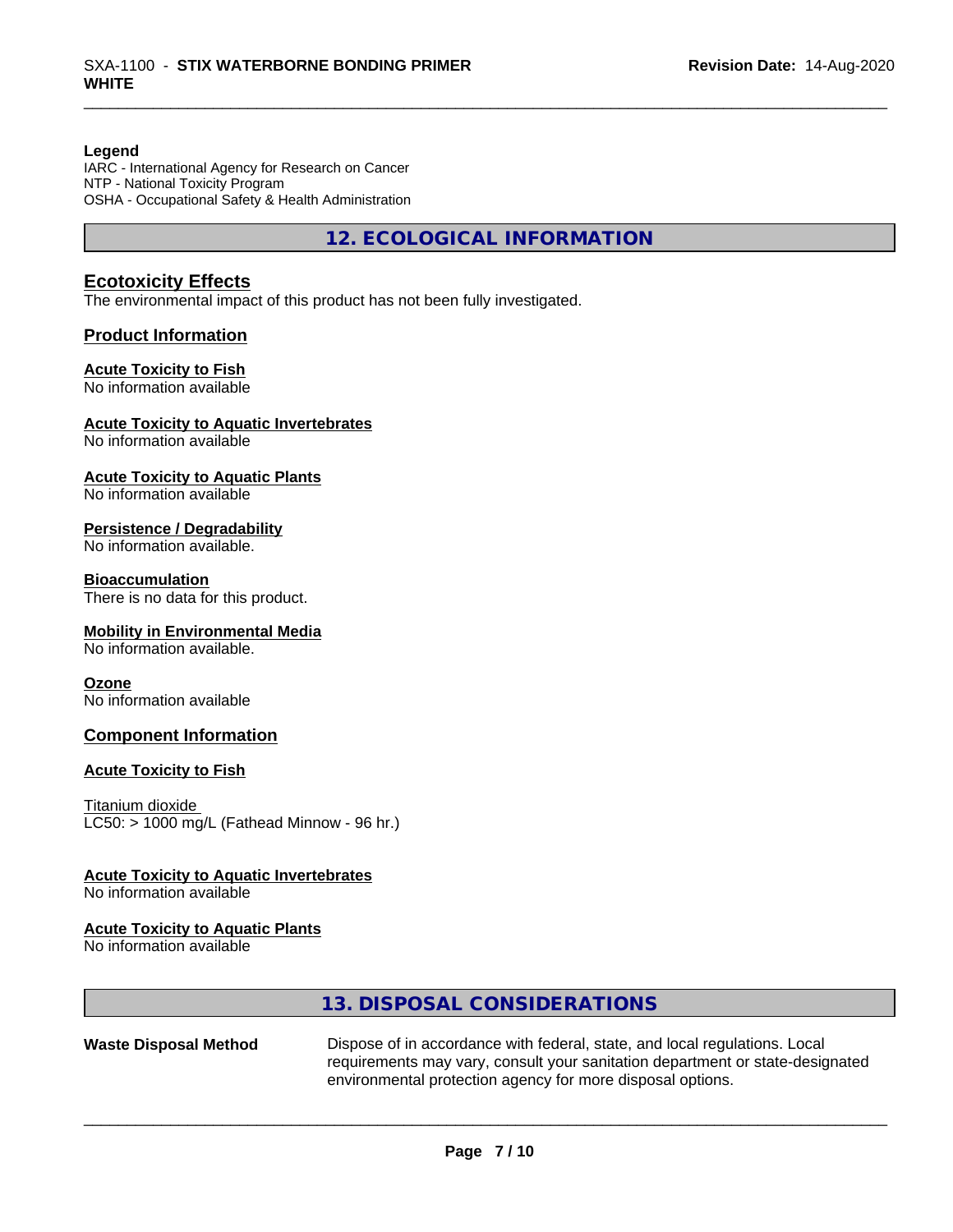|                                                              | 14. TRANSPORT INFORMATION                                                                |
|--------------------------------------------------------------|------------------------------------------------------------------------------------------|
| <b>DOT</b>                                                   | Not regulated                                                                            |
| <b>ICAO / IATA</b>                                           | Not regulated                                                                            |
| <b>IMDG / IMO</b>                                            | Not regulated                                                                            |
|                                                              | <b>15. REGULATORY INFORMATION</b>                                                        |
| <b>International Inventories</b>                             |                                                                                          |
| <b>TSCA: United States</b><br><b>DSL: Canada</b>             | Yes - All components are listed or exempt.<br>Yes - All components are listed or exempt. |
| <b>Federal Regulations</b>                                   |                                                                                          |
| SARA 311/312 hazardous categorization<br>Acute health hazard | N <sub>0</sub>                                                                           |

| Acute health hazard               | Nο   |
|-----------------------------------|------|
| Chronic Health Hazard             | Yes. |
| Fire hazard                       | N٥   |
| Sudden release of pressure hazard | N٥   |
| Reactive Hazard                   | N٥   |

#### **SARA 313**

Section 313 of Title III of the Superfund Amendments and Reauthorization Act of 1986 (SARA). This product contains a chemical or chemicals which are subject to the reporting requirements of the Act and Title 40 of the Code of Federal Regulations, Part 372:

| Chemical name                       | CAS No.    | Weight-% | <b>CERCLA/SARA 313</b>     |
|-------------------------------------|------------|----------|----------------------------|
|                                     |            |          | (de minimis concentration) |
| Dipropylene glycol monomethyl ether | 34590-94-8 |          |                            |

#### **Clean Air Act,Section 112 Hazardous Air Pollutants (HAPs) (see 40 CFR 61)**

This product contains the following HAPs:

| Chemical name                       | <b>CAS No.</b> | Weight-% | <b>Hazardous Air Pollutant</b> |
|-------------------------------------|----------------|----------|--------------------------------|
|                                     |                |          | (HAP)                          |
| Dipropylene glycol monomethyl ether | 34590-94-8     |          | Listed                         |

# **US State Regulations**

# **California Proposition 65**

**A** WARNING: Cancer and Reproductive Harm– www.P65warnings.ca.gov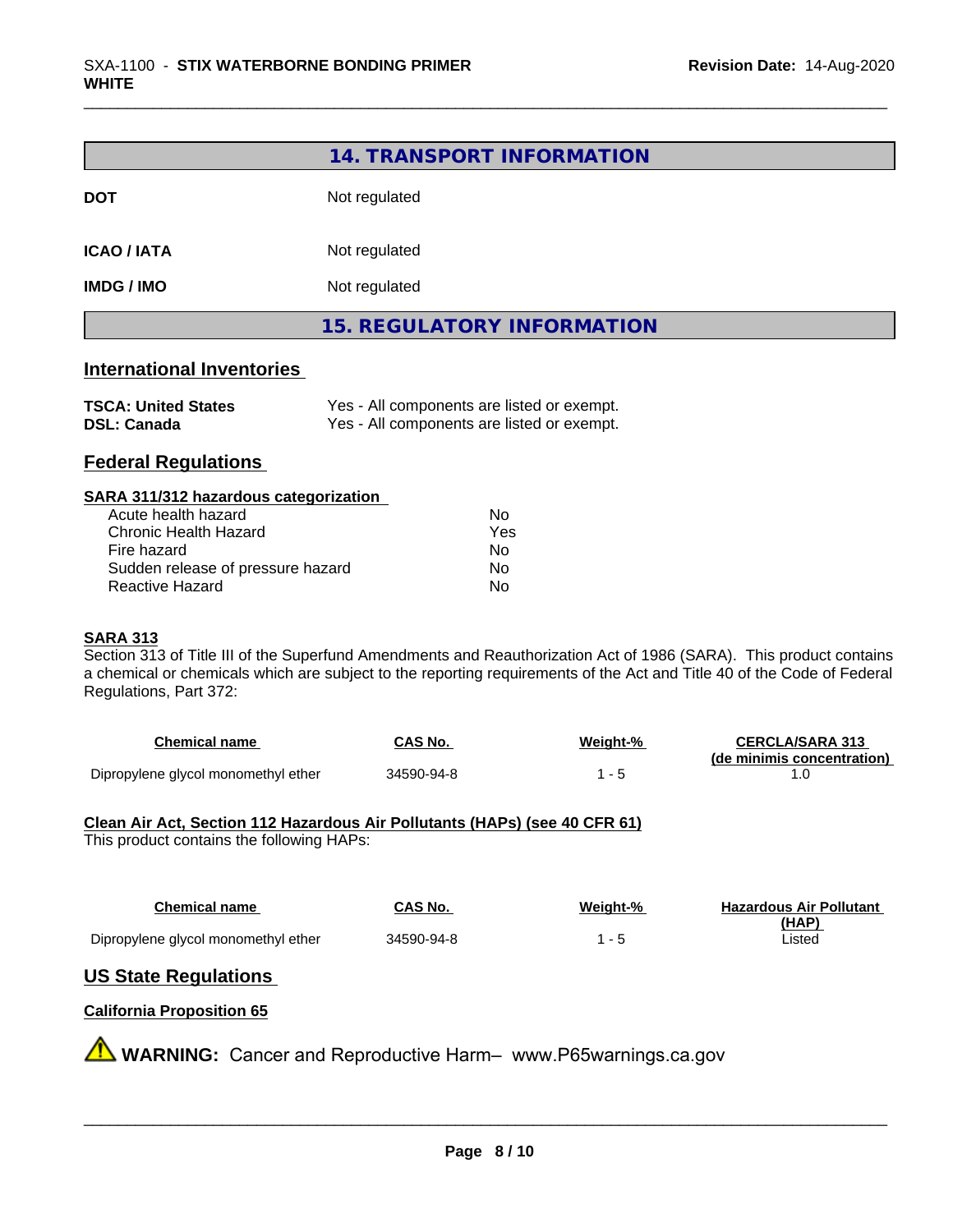## **State Right-to-Know**

| <b>Chemical name</b>                | <b>Massachusetts</b> | <b>New Jersey</b> | Pennsylvania |
|-------------------------------------|----------------------|-------------------|--------------|
| Talc                                |                      |                   |              |
| Titanium dioxide                    |                      |                   |              |
| Magnesium carbonate                 |                      |                   |              |
| Dipropylene glycol monomethyl ether |                      |                   |              |
| Silica, crystalline                 |                      |                   |              |

# **Legend**

X - Listed

# **16. OTHER INFORMATION**

**HMIS** - **Health:** 2\* **Flammability:** 0 **Reactivity:** 0 **PPE:** -

# **HMIS Legend**

- 0 Minimal Hazard
- 1 Slight Hazard
- 2 Moderate Hazard
- 3 Serious Hazard
- 4 Severe Hazard
- \* Chronic Hazard
- X Consult your supervisor or S.O.P. for "Special" handling instructions.

*Note: The PPE rating has intentionally been left blank. Choose appropriate PPE that will protect employees from the hazards the material will present under the actual normal conditions of use.*

*Caution: HMISÒ ratings are based on a 0-4 rating scale, with 0 representing minimal hazards or risks, and 4 representing significant hazards or risks. Although HMISÒ ratings are not required on MSDSs under 29 CFR 1910.1200, the preparer, has chosen to provide them. HMISÒ ratings are to be used only in conjunction with a fully implemented HMISÒ program by workers who have received appropriate HMISÒ training. HMISÒ is a registered trade and service mark of the NPCA. HMISÒ materials may be purchased exclusively from J. J. Keller (800) 327-6868.*

 **WARNING!** If you scrape, sand, or remove old paint, you may release lead dust. LEAD IS TOXIC. EXPOSURE TO LEAD DUST CAN CAUSE SERIOUS ILLNESS, SUCH AS BRAIN DAMAGE, ESPECIALLY IN CHILDREN. PREGNANT WOMEN SHOULD ALSO AVOID EXPOSURE.Wear a NIOSH approved respirator to control lead exposure. Clean up carefully with a HEPA vacuum and a wet mop. Before you start, find out how to protect yourself and your family by contacting the National Lead Information Hotline at 1-800-424-LEAD or log on to www.epa.gov/lead.

| <b>Prepared By</b>                               | <b>Product Stewardship Department</b><br>Benjamin Moore & Co.<br>101 Paragon Drive<br>Montvale, NJ 07645<br>800-225-5554 |  |
|--------------------------------------------------|--------------------------------------------------------------------------------------------------------------------------|--|
| <b>Revision Date:</b><br><b>Revision Summary</b> | 14-Aug-2020<br>Not available                                                                                             |  |

#### Disclaimer

The information contained herein is presented in good faith and believed to be accurate as of the effective date shown above. This information is furnished without warranty of any kind. Employers should use this information only as a